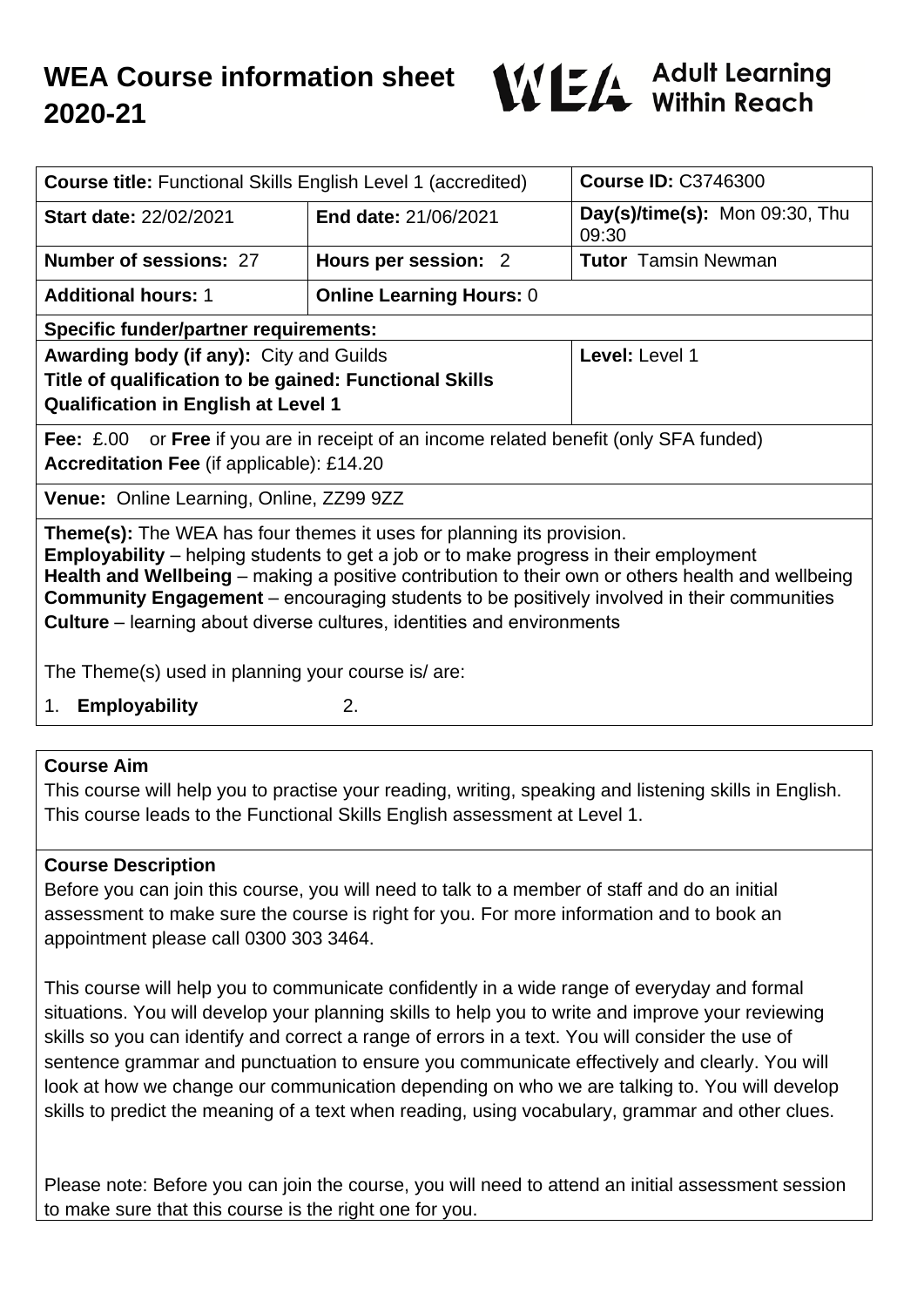# **Do I need any particular skills or experience?**

### **What will I achieve?**

### **By the end of the course I will be able to:**

1. Take part in a range of formal and informal topical discussions and presentations, listening carefully and responding appropriately to others, explaining my personal views clearly and with reference to research where appropriate.

2. Identify the purpose, main arguments and tone of a piece in a range of pieces of writing, e.g. informative leaflets, fiction, websites and letters.

3. Use an appropriate layout and structure (e.g. paragraphs, headings, bullet points) to write a letter, email, blog or article showing a logical order of events or information.

4. Use strategies and prior knowledge to spell the majority of words accurately

5. Write simple and more complex sentences accurately, with consistent and appropriate use of grammar and punctuation.

### **What teaching methods will be used and will there be work outside of the class?**

- The WEA's digital learning platform, Canvas will be used to provide resources or to support lessons, enable assessment, provide learner feedback and for other activities for individuals away from the course. If you want to understand more about our digital learning platform please visit: http://bit.ly/WEAonline

- The WEA tutor will use a range of different teaching and learning methods and encourage you and the group to be actively involved in your learning
- WEA classes are friendly and supportive.

You will work together with other students and the tutor, as well as working on your own. Everyone is encouraged to take part as much as they can.

### **What kind of feedback can I expect from the tutor?**

- You will be able to keep a record of your progress and achievement using photos, audio, text or documents uploaded into the WEA's digital learning platform, WEA Canvas.

- Your tutor will provide written, text and audio feedback recorded in WEA Canvas, WEA's digital learning platform.

- You will be able to keep a digital portfolio of your work on WEA's digital learning platform, Canvas.

- A range of informal activities will be used by the tutor to see what you are learning which may include quizzes, question and answer, small projects and discussion

- You will have opportunities to discuss your progress with your tutor
- You will be encouraged to share your work with the group and discuss your learning
- At the start of the course, the tutor will help you to choose individual learning goals.

Regular feedback will help you to see what you can do and the things you need to keep working on. The tutor will explain what the exam will be like, and give you lots of practice so you know what to expect.

### **What else do I need to know? Is there anything I need to bring?**

- What you need: You will need an internet connection, speakers, a microphone and a webcam so that you can use our video learning platform, Zoom. If you'd like to understand more Zoom please